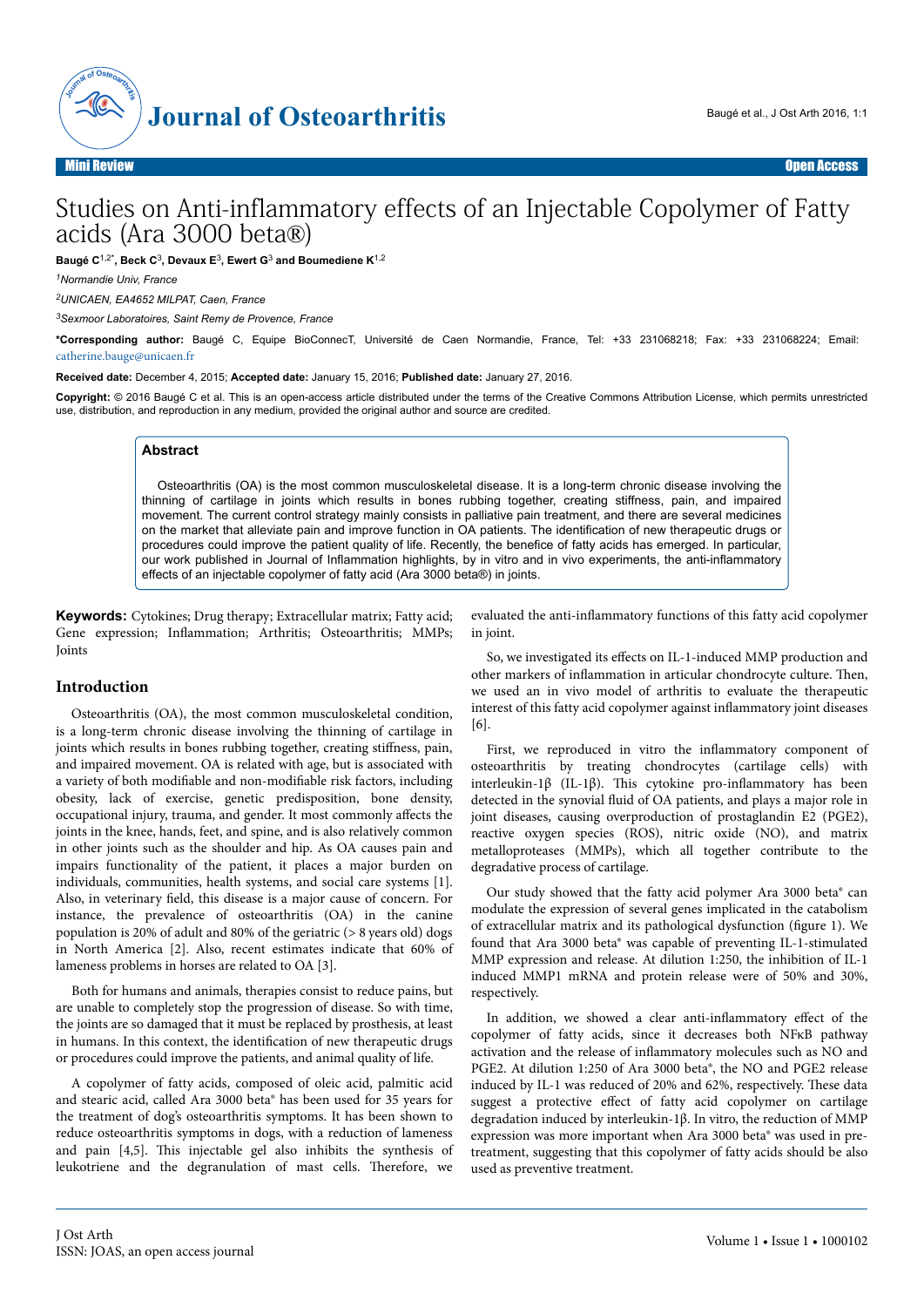Human articular chondrocytes were cultured for 6-7 days. Then, the cells were incubated with 10% FCS and 0.25% BSA-containing RPMI medium with Ara 3000 beta® (dilution 1:1000 or 1:250). Нe next day, medium were changed and cells were incubated with fresh Ara 3000

beta® according the same protocol, and supplemented or not with interleukin-1β (IL-1β) (1 ng/ml). At the end of the experiments, RNA was extracted and medium collected.



Figure 1: Effect of Ara 3000 beta® in human chondrocytes stimulated by IL-1. A, B- MMP-1 mRNA expression and release were evaluated by RT-PCR and ELISA, respectively. C, D- NO and PGE2 levels were determined in medium by Griess assay and ELISA, respectively. Each experiment was reproduced three times. The values are means  $\pm$  SEM and the significance of differences was calculated with Student's t test. \*: p<0.05; \*\*:p<0.01; \*\*\*:p<0.001.

To evaluate the therapeutic interest of this fatty acid copolymer against inflammatory joint diseases, we used adjuvant-induced arthritis (AIA) model in rats figure 2). Whereas treatment of rats with acetylsalicylic acid did not significantly reduce inflammation, treatment of rats with Ara 3000 beta® reduced the development of edema, and arthritis severity.

In addition, animals without treatment develop a severe inflammation, whereas animals treated with the copolymer of fatty acids show only a weak inflammation. Нe arthritis severity score was reduced of 50% by Ara 3000 beta ® as soon as days 15. Нese data support the validity of clinical cases showing a benefit of Ara 3000 beta® against joint disease in dogs [4], and bring the proof of the antiinflammatory effects of this fatty acid in joints.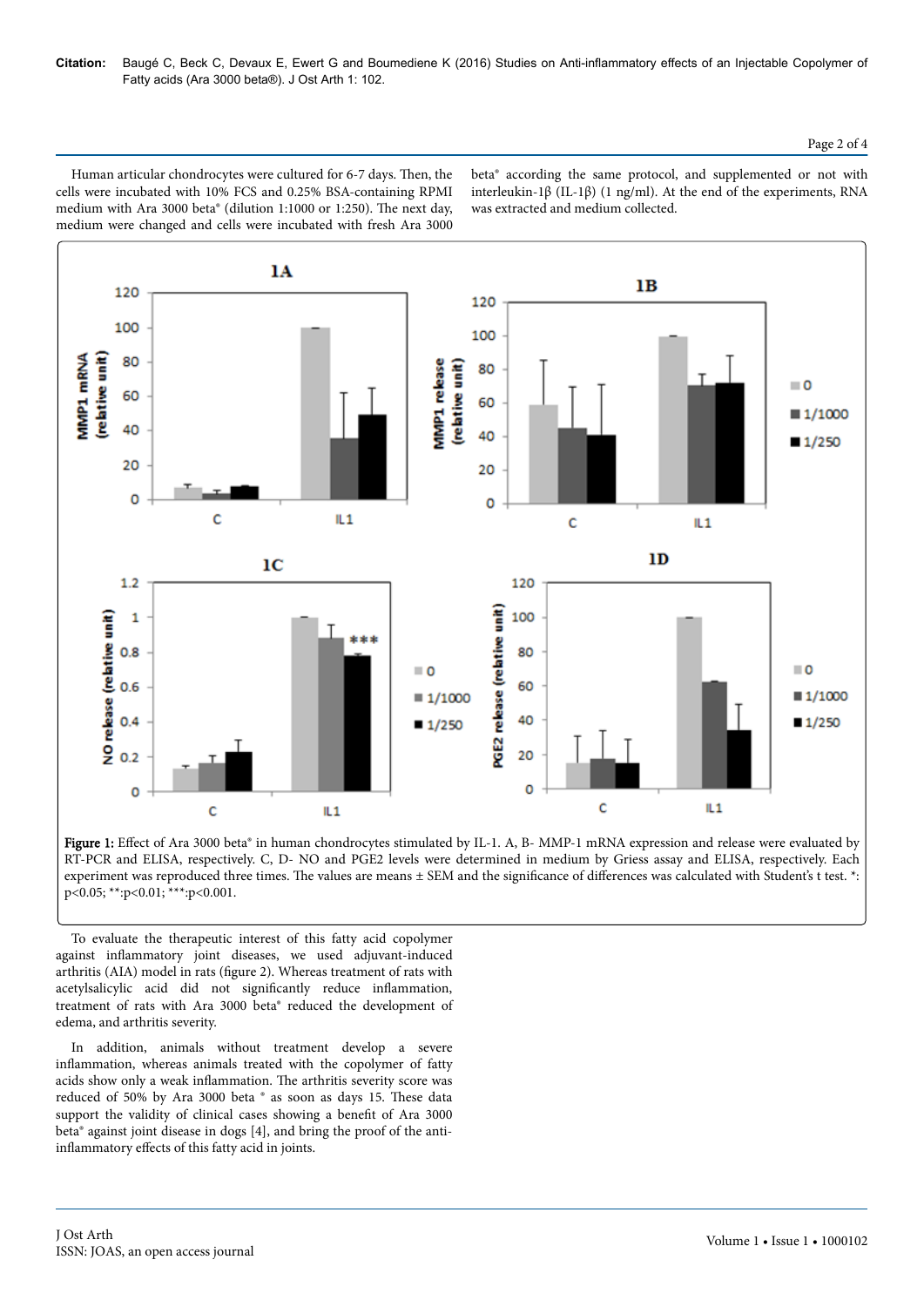

Figure 1E: Electrophoretic mobility shift assay (EMSA) were performed using NFkB consensus binding probe, incubated with nuclear extracts from chondrocytes treated as previously. Arrow indicates the band corresponding to NFkB binding. Each experiment was reproduced three times. Нe values are means ± SEM and the significance of differences was calculated with Student's t test. \*: p<0.05; \*\*:p<0.01; \*\*\*:p<0.001.



Figure 2A,B: Effect of Ara 3000 beta® in arthritis rat. Arthritis was induced by injection of Freund Adjuvant. Нen, rats were treated or not with Ara 3000 beta® or acetylsalicylic acid (aspirin), and edema (A and B), arthritis severity score (C) and body weight (D) were determined each days during one month. Graphs represent mean values from 10 animals + SEM. For statistical analysis, ANOVA tests (repeated measures) followed by Fisher PLSD test, and Student's test were done.



Figure 2C,D: Effect of Ara 3000 beta® in arthritis rat. Arthritis was induced by injection of Freund Adjuvant. Then, rats were treated or not with Ara 3000 beta<sup>®</sup> or acetylsalicylic acid (aspirin), and edema (A and B), arthritis severity score (C) and body weight (D) were determined each days during one month. Graphs represent mean values from 10 animals + SEM. For statistical analysis, ANOVA tests (repeated measures) followed by Fisher PLSD test, and Student's test were done.